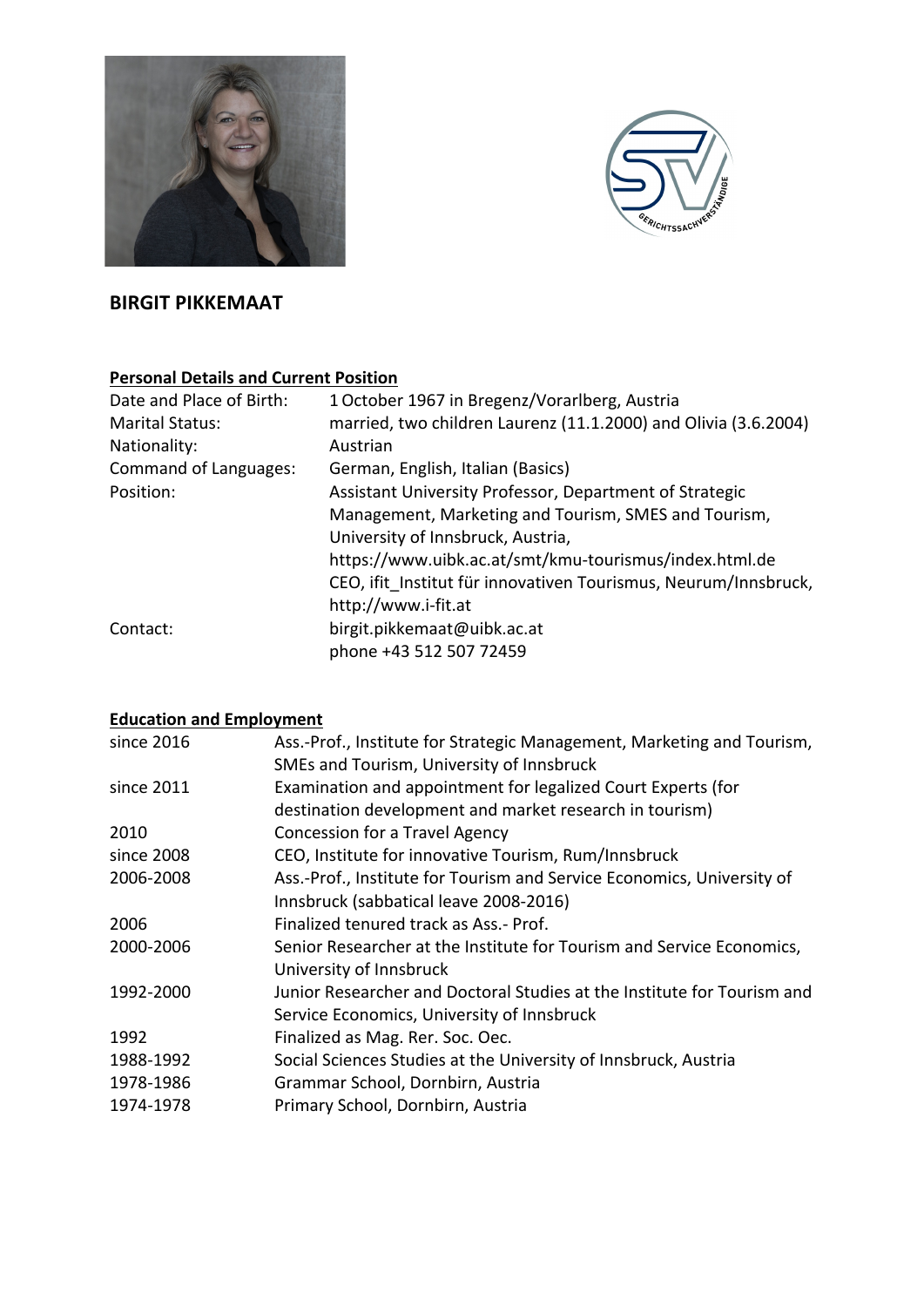#### **Publications**

#### *Double blind reviewed papers in Journals*

- 1. Jiang, Q., Chan, C. S., Eichelberger, S., Ma, H., & Pikkemaat, B. (2021). Sentiment analysis of online destination image of Hong Kong held by mainland Chinese tourists. Current Issues in Tourism, 1-22.
- 2. Bichler, B. F., Pikkemaat, B., & Peters, M. (2020). Exploring the role of service quality, atmosphere and food for revisits in restaurants by using a e-mystery guest approach. Journal of Hospitality and Tourism Insights.
- 3. Eichelberger, S., Peters, M., Pikkemaat, B., & Chan, C. S. (2020). Entrepreneurial ecosystems in smart cities for tourism development: From stakeholder perceptions to regional tourism policy implications. Journal of Hospitality and Tourism Management, 45, 319-329.
- 4. Pikkemaat, B., Bichler, B. F., & Peters, M. (2020). Exploring the crowding-satisfaction relationship of skiers: the role of social behavior and experiences. Journal of Travel & Tourism Marketing, 1-15.
- 5. Pikkemaat, B. Bichler, B. Peters, M. (2019). Innovation research in tourism: Research streams and actions for the future. *Journal of Hospitality and Tourism Management*, Vol. 41 (December), 184-196.
- 6. Chan, C.-S., Peters, M., Pikkemaat, B. (2019). Investigating visitors' perception of smart city dimensions for city branding in Hong Kong. International Journal of Tourism Cities, Vol. 5(4), 620-638.
- 7. Pikkemaat, B., Peters, M., Chan C.-S. (2018). Needs, Drivers and Barriers of Innovation – The case of an alpine community-model destination. Tourism Management Perspectives, Vol. 25(1), 53-63.
- 8. Pikkemaat, B., Zehrer, A. (2016). Innovation and service experiences in small tourism family firms. International Journal of Culture, Tourism and Hospitality Research, Vol. 10 (4), 343-360.
- 9. Grissemann, U.S., Pikkemaat, B., Weger, C. (2013). Antecedents of innovation activity in tourism: An empirical investigation of the Alpine hospitality industry. Tourism: An interdisciplinary Journal, Vol. 61(1), 7-27.
- 10. Grissemann, U.S., Pikkemaat, B., Weger, C. (2013). Antecedents of innovation activity in tourism: An empirical investigation of the Alpine hospitality industry. Tourism: An interdisciplinary Journal, Vol. 61(1), 7-27.
- 11. Pikkemaat, B. (2008). Innovation in small and medium-sized tourism enterprises in Tyrol, Austria. International Journal of Entrepreneurship and Innovation, Vol. 9 (3), 187-197.
- 12. Pikkemaat, B., Schuckert, M. (2007). Critical Success Factors of Theme Parks An exploration study. Tourism: An International Interdisciplinary Journal, Vol. 55 (2), 197- 208.
- 13. Pikkemaat, B., Weiermair, K. (2007). Innovation in destination through cooperation: First results of an empirical study in Austria. Anatolia*: An International Journal of Hospitality*  and Tourism Research, Vol. 18 (1), 67-84.
- 14. Pikkemaat, B., Peters, M. (2005). Towards the measurement of innovation A pilot study in the small and medium sized tourism industry. Journal of Quality Assurance in Hospitality and Tourism, Vol. 6 (3/4), 89-112.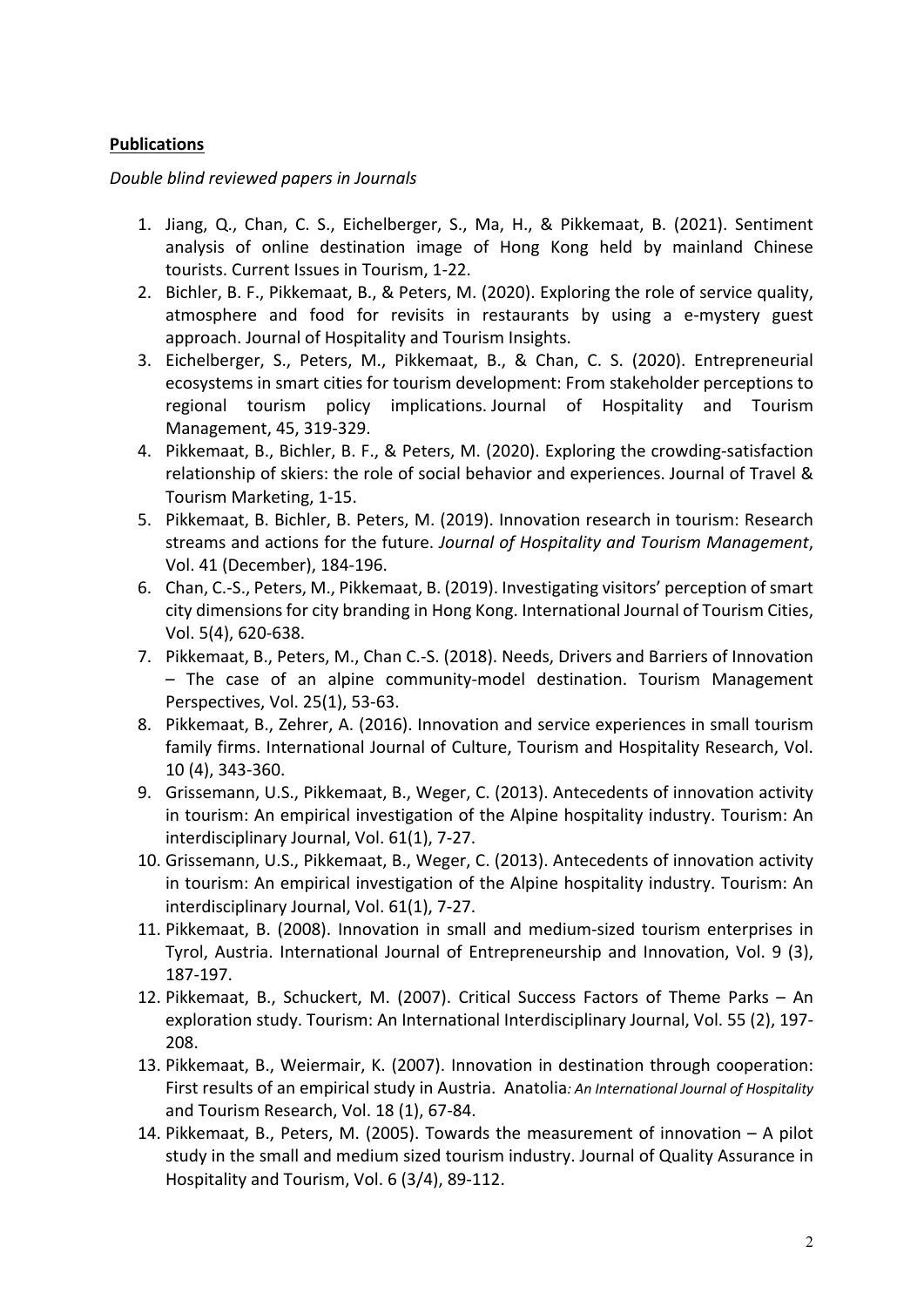- 15. Peters, M., Pikkemaat, B. (2005). The Management of City Events The Case of 'Bergsilvester' in Innsbruck, Austria. Event Management, Vol. 9, 147-153.
- 16. Peters, M., Pikkemaat, B. (2005). Crisis management in Alpine winter sports resorts The 1999 avalanche disaster in Tyrol. Journal of Travel and Tourism Marketing, Vol. 19 (2/3), 9-21.
- 17. Pikkemaat, B. (2004). The Measurement of Destination Image: The case of Austria. The Poznan University of Economics Review, Vol. 4 (1), 87-102.
- 18. Pikkemaat B., Weiermair K. (2001). The Importance of Cultural Distance in the Perception of Evaluation of Service Quality. Journal of Quality Assurance in Hospitality & Tourism, 2(1/2), 69-87.
- 19. Mäser B., Weiermair K. (1998). Travel Decision-Making: from the Vintage Point of Perceived Risk and Information Preferences. Journal of Travel and Tourism Marketing, 7(4), 107-121.
- 20. Weiermair K., Mäser B. (1996). Information and information search behaviour of tourists: A cursory review of the literature, preliminary empirical tests and further research questions. The Tourist Review, 3, 4-23.

## *Books and Book Contributions*

- 1. Bichler, B., Pikkemaat, B., Peters, M. (2019). Analogisierung als Folge zunehmender Digitalisierung im Tourismus. In Bieger, T., Beritelli, P., Laesser, Ch. (Hrsg.), Neue Technologien und Kommunikation im alpinen Tourismus (85-98), Schweizer Jahrbuch für Tourismus 2018/2019, St. Galler Schriften für Tourismus und Verkehr. Erich Schmidt Verlag: Berlin.
- 2. Pikkemaat, B., Peters, M., Tschol, C. (2017). Stellenwert und Nutzung sozialer Netzwerke in einer alpinen Destination. In Landvogt, M., Brysch, A., Gardini, M. (Hrsg.) *Tourismus –E-Tourismus-M-Tourismus* (113-127). Erich Schmidt Verlag: Berlin.
- 3. Pikkemaat, B. (2017). Vernetzungspotential des Tourismus mit anderen Branchen Ergebnisse einer Pilotstudie in der Region Tirol. In Bieger, T., Beritelli, P., Laesser, C. (Hrsg.), Markt- und Branchenentwicklung im alpinen Tourismus, Schweizer Jahrbuch für Tourismuswirtschaft 2016/2017, St. Galler Schriften für Tourismus und Verkehr. Erich Schmidt Verlag: Berlin.
- 4. Pikkemaat, B. (2016). Der Wald als Potenzial der touristischen Produktentwicklung. In Arnberger, A., Grieshofer, A., Embacher, H., Pikkemaat, B., Preier, B., Ramskogler, K., Sekot, W., Stock, W., Wibmer, D., Weinberger, W. (Hrsg.), *Destination Wald – Das Handbuch zur Entwicklung forsttouristischer Angebote* (35-45). Bundesforschungszentrum für Wald: Wien.
- 5. Pikkemaat, B., Peters, M. (2016). Nachfolgeplanung und –management in der Hotellerie. In Bieger, T., Beritelli, P., Laesser, C. (Hrsg.), *Gesesellschaftlicher Wandel als Herausforderung im alpinen Tourismus* (187-200). Erich Schmidt Verlag: Berlin.
- 6. Pikkemaat, B., Peters, M. (2015). Open innovation A chance for the innovation management of tourism destinations? In Egger, R., Gula, I., Walcher, D. (Hrsg.), *Open Tourism – Open Innovation, Crowdsourcing and Collaborative Consumption challenging the Tourism Industry* (153-169). Springer: Heidelberg, New York Dordrecht London.
- 7. Peters, M., Pikkemaat, B. (2015). Innotour: An Innovation in Tourism Policy. In Pechlaner, H., Smeral, E. (Hrsg.), *Tourism and Leisure – Current Issues and Perspectives of Development* (51-64). Springer Gabler: Wiesbaden.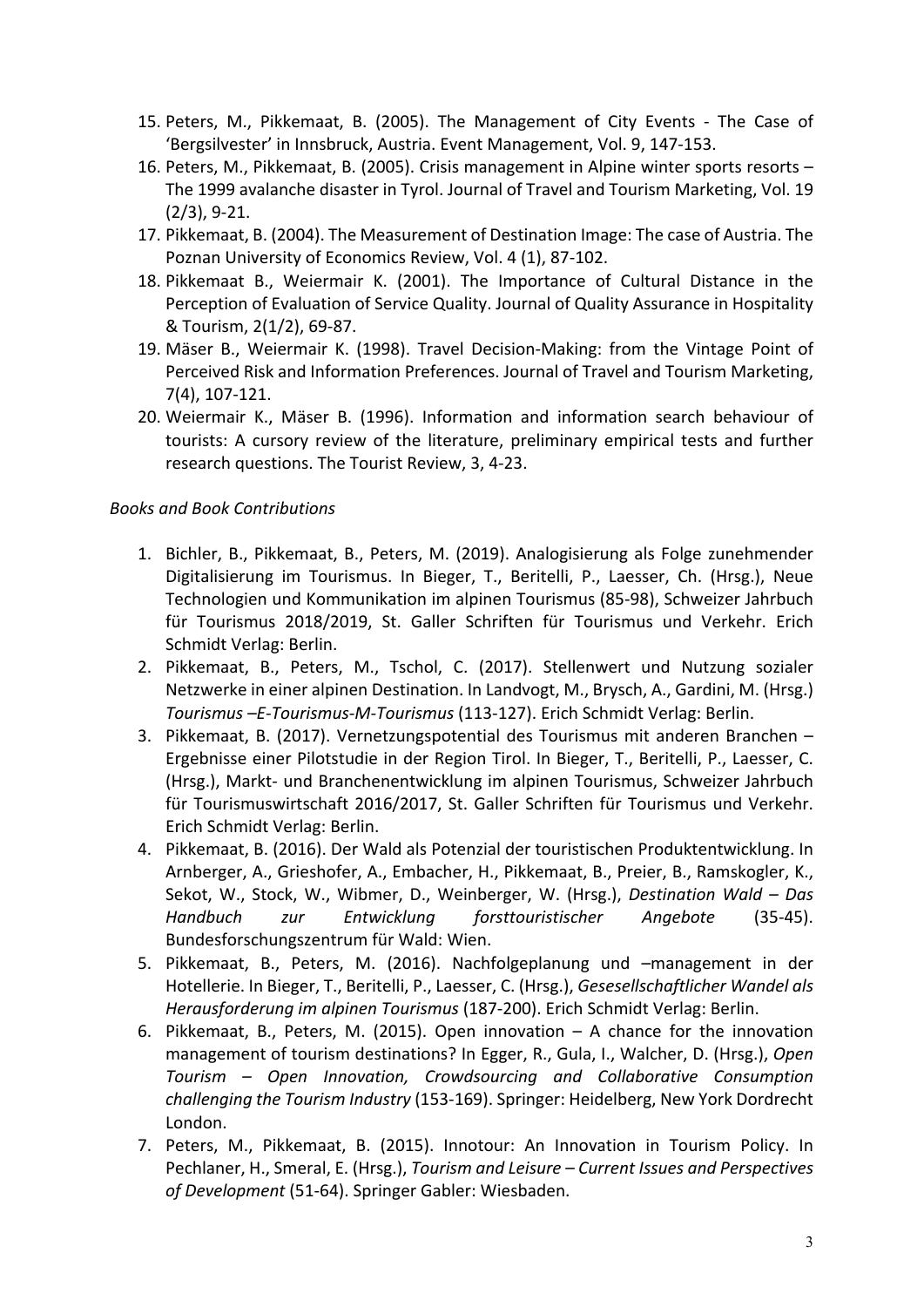- 8. Zehrer, A., Peters, M., Pikkemaat, B., Müllauer, C. (2014). Herausforderungen interkultureller Führung in der Hotellerie. In Hartmann, R., Herle, F. (Hrsg). *Interkulturelles Management in Freizeit und Tourismus* (165-176). Erich Schmidt Verlag: Berlin.
- 9. Pikkemaat, B., Peters, M. (2014). Innovationsförderungen im Tourismus Herausforderungen für die Politik? In Conrady, R., Ruetz, D. (Hrsg), *Tourismus und Politik – Schnittstellen und Synergiepotentiale (27-41).* Erich Schmidt Verlag: Berlin.
- 10. Pikkemaat B., Weiermair K. (2009) Dienstleistungsinnovationen durch neue Formen der Kundenintegration bei touristischen Dienstleistungen. In: Bruhn M., Stauss B. (eds) Kundenintegration. Gabler
- 11. Kronenberg, C., Müller, S., Peters, M., Pikkemaat, B., Weiermair, K. (Hrsg.) (2008), *Change Management in Tourism.* Erich Schmidt Verlag: Berlin.
- 12. Pikkemaat, B. (2008). Revealing customer traveler preferences Qualitative results from Austria, in: Golembski, G. (Hrsg.), *Entrepreneurship and Quality in tourism in light of Polish and International Research* (72-85), Akademia Ekonomiczna W Poznaniu: Poznan.
- 13. Pikkemaat, B., Müller, S. (2007). Consumer Changes in Secular Behavior. From the old to the new tourism, In Kronenberg, C., Müller, S., Peters, M., Pikkemaat, B., Weiermair, K. (Hrsg.), *Managing Change in Tourism* (69-81). Erich Schmidt Verlag: Berlin.
- 14. Pikkemaat, B., Holzapfel, E. (2007). Innovationsverhalten touristischer Unternehmer: Triebkräfte und Hemmnisse. In Egger, R., Herdin. T. (Hrsg.), *Tourismus Herausforderung Zukunft* (241-258*).* LIT Verlag: Wien.
- 15. Pikkemaat, B., Peters, M. (2006). Market Information: A Key Success Factor for New Product Development Processes in Tourism. In Weiermair, K., Brunner-Sperdin, A. (eds.), *Erlebnisinszenierung im Tourismus* (81-96), Erich Schmidt Verlag: Berlin.
- 16. Pikkemaat, B., Walder, B (2006). Innovationsmessung in touristischen Destinationen: Modellierung und Anwendung. In Bachleitner, R., Egger, R., Herdin T. (eds.). *Innovationen in der Tourismusforschung - methodische und methodologische Aspekte* (113-139), LIT: Hamburg.
- 17. Pikkemaat, B., Schuckert, M. (2006) The "New Customer" in the Experience Economy - Implications for the Management of Theme Parks with an Edutainment Focus. In: Weiermair, K., Pechlaner, H., Bieger, T. (Eds.) (233-247) *Time Shift, Leisure and Tourism*, Erich Schmidt Verlag: Berlin.
- 18. Pikkemaat, B., Weiermair, K. (2006). Wellness als Megatrend? In Krczal, A., Weiermair, K. (eds.), *Wellness und Produktentwicklung*, (13-24), Erich Schmidt Verlag: Berlin.
- 19. Pikkemaat, B., Pfeil, S. (2006). Knowledge Management as Precursor for Innovation in Tourism - The case of Family Nests in Tyrol. In Walder, B., Weiermair, K., Sancho Perez, A. (eds.), *Innovation and Product Development in Tourism* (121-137), Erich Schmidt Verlag: Berlin.
- 20. Pikkemaat, B., Weiermair, K. Peters, M. (eds.) (2006). *Innovationen im Tourismus*, Erich Schmidt Verlag: Berlin.
- 21. Pikkemaat, B., Peters, M., Schoppitsch, K. (2006). *Erfolgsfaktoren von Erlebniswelten.* In Reuber, P., Schnell, P. (eds.), Postmoderne Freizeitstile und Freizeiträume (159-180), Erich Schmidt: Berlin.
- 22. Pikkemaat, B., Weiermair, K (2005). Can Destinations Create Customer Value through Innovation? In Keller, P., Bieger, T. (eds.), *Innovation in Tourism – Creating Customer Value* (213-228), AIEST (Vol. 47): St. Gallen.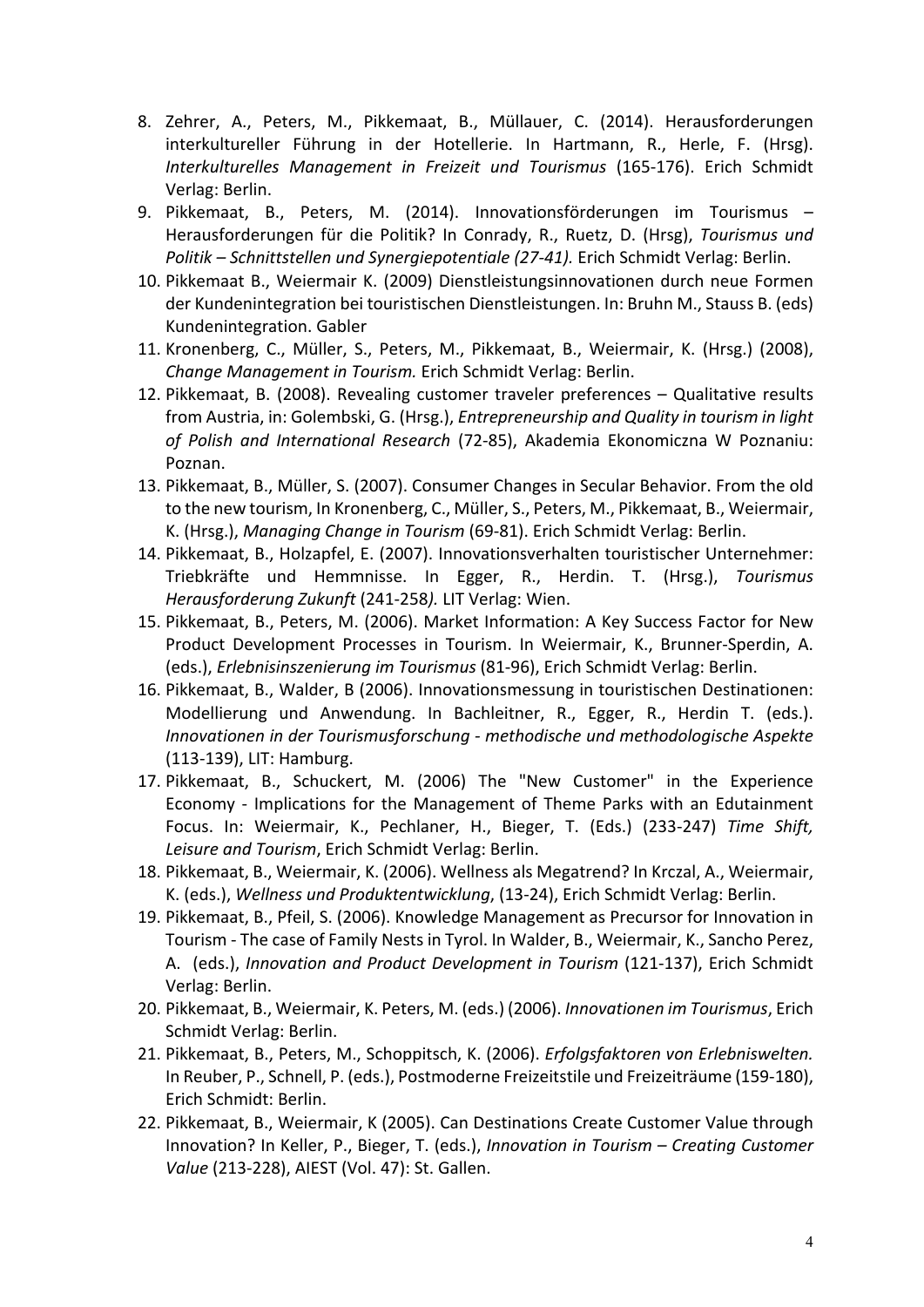- 23. Peters, M., Pikkemaat, B. (eds.) (2005). Journal of Quality Assurance in Hospitality and Tourism, Special Issue "*Innovation and Product Development in Tourism*".
- 24. Pechlaner, H., Tschurtschenthaler, P., Peters, M., Pikkemaat, B., Fuchs, M. (eds). (2005). *Erfolg durch Innovation*, Gabler: Wiesbaden.
- 25. Pikkemaat, B. (2005). Zur Empirischen Erforschung von Innovationen im Tourismus. In Pechlaner, H., Tschurtschenthaler, P., Peters, M., Pikkemaat, B., Fuchs, M. (eds), *Erfolg durch Innovation* (87-102), Gabler: Wiesbaden.
- 26. Pikkemaat, B., Peters, M. (2005). Alpine Katastrophen als Impuls für Innovationen im Tourismus, In Pechlaner, H., Glaeßer, D. (eds.), *Risiko und Gefahr im Tourismus – Erfolgreicher Umgang mit Krisen und Strukturumbrüchen* (323-336), Erich Schmidt: Berlin.
- 27. Weiermair, K., Pikkemaat, B. (eds.) (2004). *Qualitätszeichen im Tourismus*, Erich Schmidt Verlag: Berlin.
- 28. Pikkemaat, B. (2004). Einflussfaktoren der Qualitätswahrnehmung und –beurteilung im Tourismus. In Weiermair, K., Pikkemaat, B., (eds.), *Qualitätszeichen im Tourismus* (95-112), Erich Schmidt Verlag: Berlin.
- 29. Pikkemaat, B. (2004). Der Wert der Sicherheit in alpinen Destinationen aus Kundenund Anbietersicht. In Hinterhuber, H., Pechlaner, H., Matzler, K., Kaiser M.-O. (eds.), *Kundenwertmanagement* (299-316), Erich Schmidt: Berlin.
- 30. Frehse, J., Peters, M., Pikkemaat, B. (2004). The future of destination image analyses: Implications of a city image research. In Ivanovic, Z. (ed.), *Tourism & Hospitality Industry 2004: new trends in tourism and hospitality management* (323-338), Opatija, Croatia: Faculty of Tourism and Hospitality Management.
- 31. Holderna-Mielcarek, B., Pikkemaat, B. (2004). Róznicowanie miejsca recepcji turystycznej poprzez image - Polso-austriackie stadium przypadku (Differentiation of tourism destinations through image – Polish-Austrian case study). In Przemystaw Deszczynski (eds)., *Globalizacja Gospodarki* (Globalisierung der Wirtschaft) (193-208), Zeszyty Naukowe, 44: Poznan.
- 32. Pikkemaat, B., Weiermair, K. (2004). Zur Problematik der Messung von Innovationen bei komplexen, vernetzten Dienstleistungen – dargestellt am Beispiel der touristischen Dienstleistung. In Stauss, B., Bruhn, M. (eds.), *Jahrbuch Dienstleistungsmanagement 2004 – Dienstleistungsinnovationen* (359-379), Gabler: Wiesbaden.
- 33. Fuchs, M., Pikkemaat, B. (2004). *Tourismus ohne Industrie – Industrie ohne Tourismus? Überlegungen zum Wirtschaftsstandort Tirol.* In Schwark, J. (ed.). Tourismus und Industriekultur – Vermarktung von Technik und Arbeit (87-118), Erich Schmidt Verlag: Berlin.
- 34. Pikkemaat, B., Weiermair, K. (2003). The Aesthetic (Design) Orientated Customer in Tourism - Implications for Product Development. In Hustad, T. P., Karlsson, C. (eds.), *EIASM 10th International Product Development Management Conference* (825-839), EIASM: Brussels.
- 35. Peters, M., Pikkemaat, B. (2003). Sports and more: A students' image analysis of the city of Innsbruck. In Keller, P., Bieger, T. (eds.), *Sport and Tourism* (155-173), AIEST (Vol. 45): St. Gallen.
- 36. Pikkemaat, B., Weiermair K. (2003). Safety and Security Issues From a Tourist Destination Perspective. In Weber, S., Tomljenovic, R. (eds.), *Reinventing a Tourism Destination* (271-281), Scientific Edition Institute for Tourism: Zagreb.
- 37. Pikkemaat, B. (2002). *Informationsverhalten bei komplexen Entscheidungssituationen – dargestellt anhand der Reiseentscheidung.* Peter Lang: Frankfurt.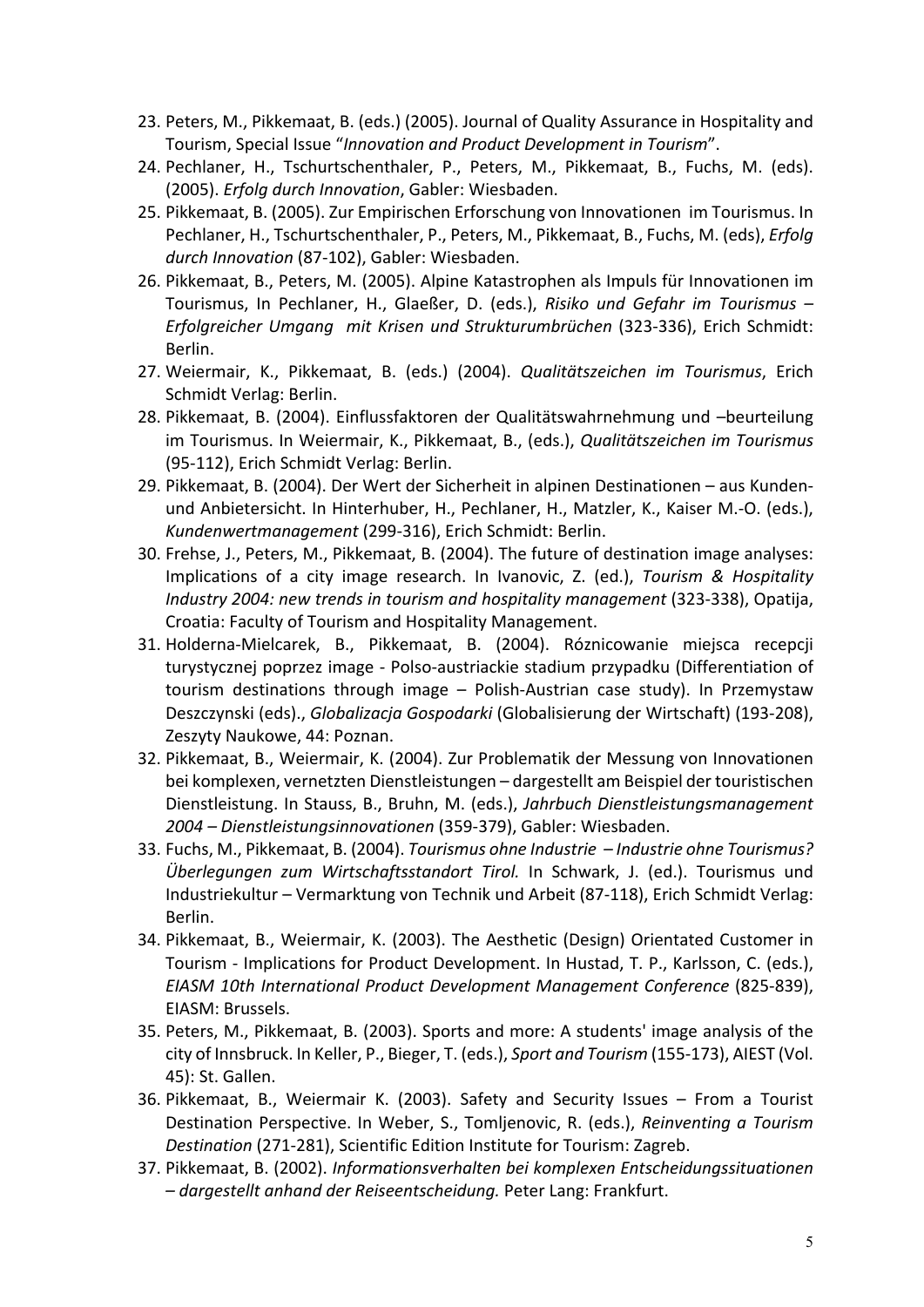- 38. Pikkemaat, B.(2001). *Vom Alten zum Neuen Kunden: Dienstleistungsqualität – gestern und heute.* In Weiermair, K., Peters, M., Reiger, E. (eds.). Vom alten zum neuen Tourismus (17-25), Studia: Innsbruck.
- 39. Fuchs, M., Peters, M., Pikkemaat, B., Reiger, E. (eds.) (1999). *Tourismus in den Alpen – Internationale Beiträge aus Forschung und Praxis*, Studia Universitätsverlag: Innsbruck.
- 40. Pikkemaat, B. (1999). Los fenómenos de saturación y substitución: desarello de productos en el turismo alpino en un momento de madurez del mercado. In WTO (eds.) *1er congreso mundial de turismo de nieve y deportes de invierno* (143-166), Organización Mundial del Turismo: Madrid.
- 41. Peters M., Pikkemaat B., Weiermair K. (1999). Wissensmanagement in Tourismusorganisationen: Die Rolle der Tourismuspolitik. In Keller P., Bieger T. (eds.), *Zukunftsorientierte Tourismuspolitik: ein Beitrag zur strategischen Entwicklung von Standorten* (283-307), AIEST (Vol. 41): St. Gallen.
- 42. Kneisl, P. M., Mäser, B. (1997). Alpine winter sport resorts: travel motivations and dimensions of service quality. In Müller, H., Schwameder, H., Kornexel, E., Raschner, C. (Eds.), *Science and Skiing* (610-620), E&FN Spon: London.
- 43. Mäser, B. (1996). Information und Informationsverhalten von Touristen. In Weiermair, K., Peters, M., Schipflinger, M. (eds.), *Alpine Tourism, Sustainability: Reconsidered and Redesigned* (324-335), Studia: Innsbruck
- 44. Mäser, B. (1995). Sviluppo del turismo nelle regioni alpine: quo vadis? In Instituto Trentino di Cultura (ed.), *Il tourismo alpino che cambio* (71-91), Esperienze europee a confronto, Trentino.

### *Contributed and refereed Papers to Conferences*

- 1. Eichelberger, S., Peters, M., Pikkemaat, B. (2021). Innovation In Community-Model Destinations After COVID-19: First Empirical Insights. CAUTHE 2021 conference, Transformations in Uncertain Times: Future Perfect in Tourism, Hospitality and Events, ONLINE, 10.02.2021.
- 2. Pikkemaat, B., Bichler, B. Peters, M. (2019). Service quality in restaurants: which factors determine customer experiences? Consumer Behavior in Tourism Symposium 2019 (CBTS 2019), Bruneck, 12.12.2019.
- 3. Bichler, B., Pikkemaat, B. (2019). Product innovations in urban tourism: The case of Innsbruck. *AIRTH Conference: Innovation and Entrepreneurship for Sustainable Success,* Innsbruck, Austria, 12–14 September.
- 4. Petry, T., Pikkemaat, B., Scholl-Grissemann, U. (2019). Capitalizing on VFR travel: A New Source of Innovation for DMOs. *ttra Conference European Chapter*, Tourism in the Era of Connectivity, Bournemouth, April 8-10.
- 5. Bichler, B., Botschen, G., Peters, M., Pikkemaat, B. (2018). The role of attention: An empirical study of service processes in the gastronomy sector. *8th International Conference on Tourism Management, EIASM*, Prague, September 20-21.
- 6. Petry, T., Pikkemaat, B., Grissemann-Scholl, U. (2018). Students as gatekeepers in VFR travel: an innovative opportunity for DMOs? *ATLAS Annual Conference*: *Destination Dynamics*, Copenhagen, September 26-28.
- 7. Petry, T., Pikkemaat, B. (2018). Recognition of tourism trends as stimuli for innovation activities in small and medium sized hotels. *ttra Conference European Chapter*, Ljubljana, April 24-26.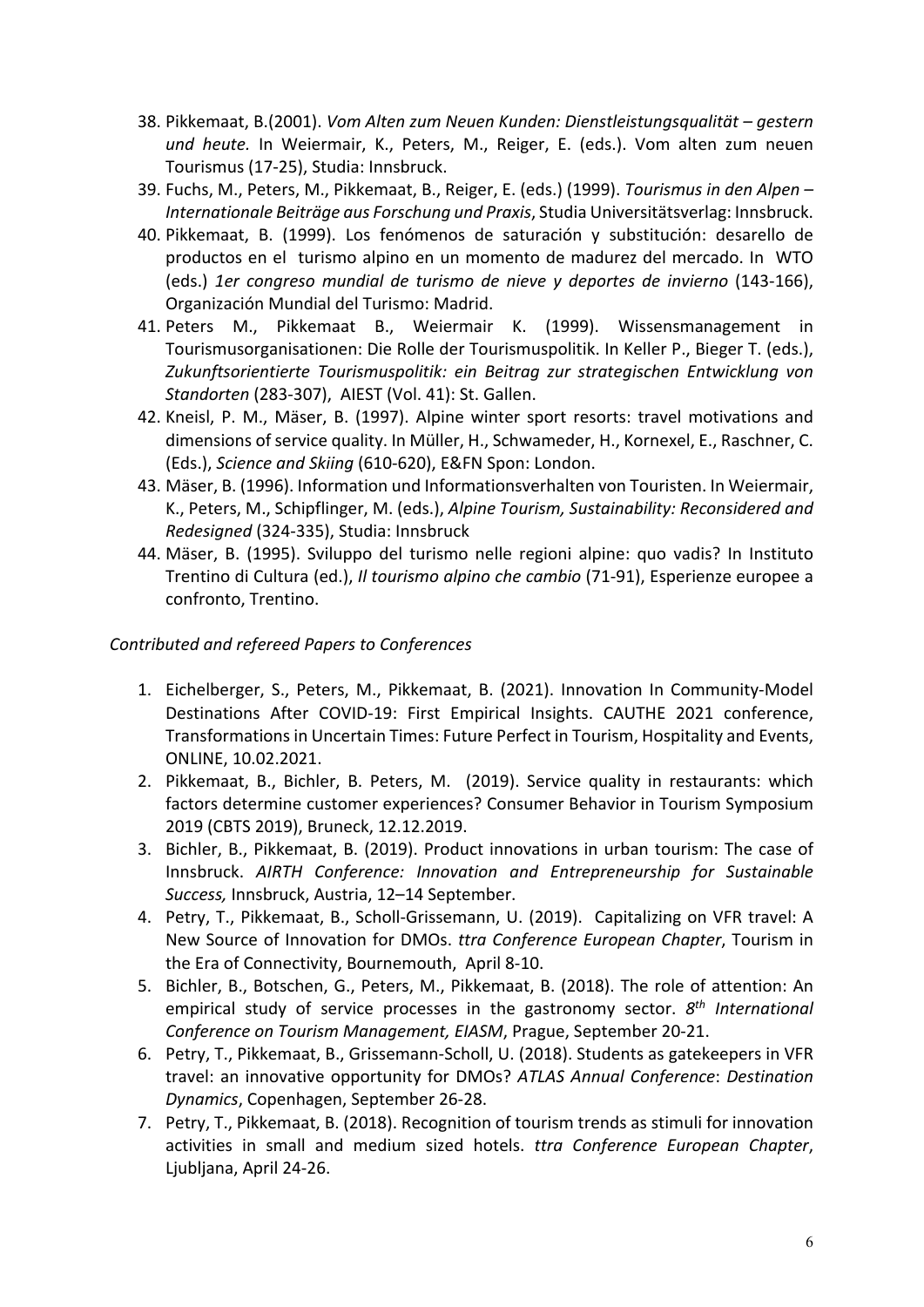- 8. Pikkemaat, B., Peters, M. (2017). Digitale Vernetzung versus analoge Entschleunigung? 21. *Kolloquium der Deutschen Gesellschaft für Tourismuswissenschaft*, Insel Mainau, November 9-11.
- 9. Pikkemaat, B., Peters, M., Tschol, C. (2015). Stellenwert und Nutzung sozialer Netzwerke in einer alpinen Destination aus Unternehmer- und Gästesicht. *19. Kolloquium der Deutschen Gesellschaft für Tourismuswissenschaft*, Kempten, November, 12.-14.
- 10. Pikkemaat, B., Peters, M., Frueh, A. (2015). Gaps between Customer's Perception of Innovation and Supply Oriented Perception of Innovation in Tourism Destinations: An Alpine Case Study. *Travel and Tourism Association (ttra),* Meeting of the European Chapter, April 22-24.
- 11. Pikkemaat, B., Peters, M. (2014). Barriers of Succession Planning and Management in the Hotel Industry. *Global Tourism & Hospitality Conference and Asia Tourism forum,* Hongkong, May 18-20.
- 12. Pikkemaat, B., Peters, M., (2013). Destination innovativeness: a question of entrepreneurship and tourism policy? *ttra Europe Chapter, New Directions: Travel and Tourism at the Crossroads*, Dublin, April 17-19.
- 13. Pikkemaat, B., Peters, M. (2012). Innovationsförderungen im Tourismus Herausforderungen für die Politik. *16. Kolloquium der Deutschen Gesellschaft für Tourismuswissenschaft*, November 29 – Dezember 1.
- 14. Grissemann, U., Pikkemaat, B. (2009). Assessing factors influencing Austria´s image as a tourist destination in China. *Consumer Behavior in Tourism*, Bruneck, December 16- 17.
- 15. Pikkemaat, B. (2008). Innovation in small and medium sized tourism enterprises: a review of the literature and an agenda for research. *ttra Europe Chapter, Competition in Tourism: Business and Destinations Perspectives*, Helsinki, April 23-25.
- 16. Weiermair K., Pikkemaat, B. (2006). Networked Destination Innovativeness First results from an empirical study in Austria. *Second International Conference on Tourism Economics*, Palma de Majorca, May 18-20.
- 17. Pikkemaat, B (2006). New Quality Services for the Travel Industry: The case of Health and Tourism. *Destination Rejuvenation Strategies: The Potential Future for new Tourism Products/Services or Experiences*, Mahidol University International College (MUIC), Salaya, Nakhonpathom (Thailand) March, 2-3.
- 18. Pikkemaat, B., Peters, M., Stadlmann, G. (2005).Cultural Attractions as a Source of Innovation in Alpine Cities. *Tourism, creativity and development*, University of Barcelona, November, 2-4.
- 19. Fuchs, M., Pikkemaat, B. (2004). Destination Image Analysis A Cross-Cultural Segmentation Approach. *State of the Art - Conference*, University of Strathclyde, Glasgow, June.
- 20. Pikkemaat, B., Peters, M. (2003). The experience of cities: On perception of cities' attraction points. *TTRA Conference "Urban Tourism – mapping the future*" (212-222), Glasgow, September, 26-28.
- 21. Peters, M., Pikkemaat, B. (2002), Sustainable Management of City Events: The case of Bergsilvester in Innsbruck, Austria. ATLAS International Conference: *Visions of Sustainability*, Estoril, November, 14-16.
- 22. Mäser B. (1997). Information and travel decision making. *PhD-Workshop: The battle for the tourist*, Tourist Research Center, Eindhoven, Holland, June.